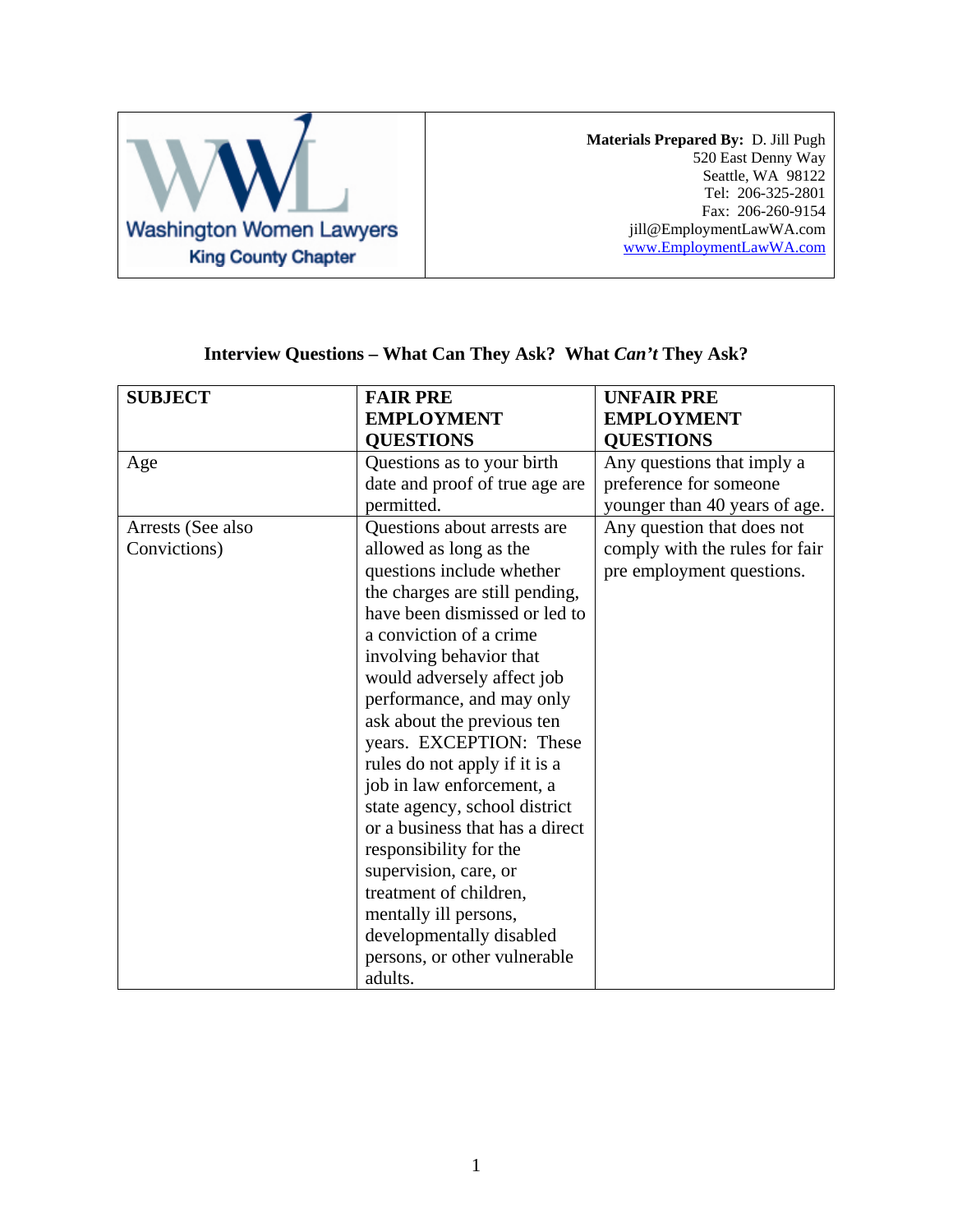| <b>SUBJECT</b>                    | <b>FAIR PRE</b>                                                                                                                                                                                                                                                                                                                                                                                                                                                                                                                  | <b>UNFAIR PRE</b>                                                                                                                                                                                  |
|-----------------------------------|----------------------------------------------------------------------------------------------------------------------------------------------------------------------------------------------------------------------------------------------------------------------------------------------------------------------------------------------------------------------------------------------------------------------------------------------------------------------------------------------------------------------------------|----------------------------------------------------------------------------------------------------------------------------------------------------------------------------------------------------|
|                                   | <b>EMPLOYMENT</b>                                                                                                                                                                                                                                                                                                                                                                                                                                                                                                                | <b>EMPLOYMENT</b>                                                                                                                                                                                  |
|                                   | <b>QUESTIONS</b>                                                                                                                                                                                                                                                                                                                                                                                                                                                                                                                 | <b>QUESTIONS</b>                                                                                                                                                                                   |
| Citizenship                       | Whether you are prevented<br>from lawfully becoming<br>employed in this country<br>because of visa or<br>immigration status. Whether<br>you can provide proof of a<br>legal right to work in the<br>United States after hire.                                                                                                                                                                                                                                                                                                    | Whether you are a citizen. A<br>requirement before hire that<br>you present a birth certificate<br>or other documents relating<br>to place of birth or family<br>history.                          |
| Convictions (See also<br>Arrests) | Questions about convictions<br>are only allowed if the<br>crimes asked about relate to<br>the job duties and only about<br>convictions (or release from<br>prison) within the last ten<br>years. EXCEPTION: These<br>rules do not apply if it is a<br>job in law enforcement, a<br>state agency, school district<br>or a business that has a direct<br>responsibility for the<br>supervision, care, or<br>treatment of children,<br>mentally ill persons,<br>developmentally disabled<br>persons, or other vulnerable<br>adults. | Questions about convictions<br>older than ten years or<br>convictions which do not<br>relate to job duties.                                                                                        |
| Family                            | Questions about whether you<br>can meet certain work<br>schedules or have activities<br>or commitments or<br>responsibilities that may<br>prevent you from meeting<br>work attendance<br>requirements.                                                                                                                                                                                                                                                                                                                           | Specific questions about your<br>husband or wife, your<br>husband/wife's employment<br>or salary, children, child care<br>arrangements or other<br>dependents (like parents or<br>sick relatives). |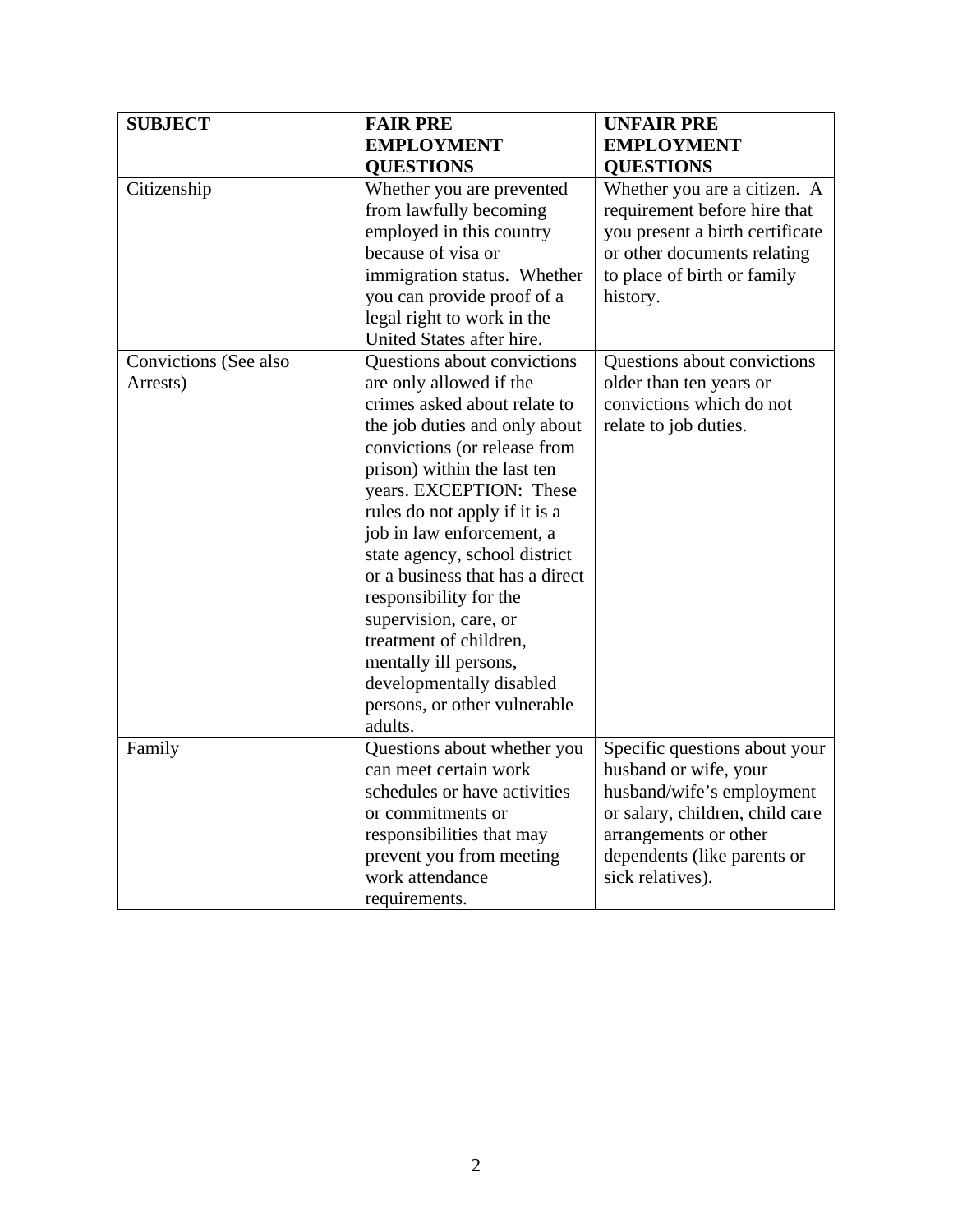| <b>SUBJECT</b>                               | <b>FAIR PRE</b>                                                                                                                                                                                                                                                                                                                        | <b>UNFAIR PRE</b>                                                                                                                                                                                                                                                                                                                                         |
|----------------------------------------------|----------------------------------------------------------------------------------------------------------------------------------------------------------------------------------------------------------------------------------------------------------------------------------------------------------------------------------------|-----------------------------------------------------------------------------------------------------------------------------------------------------------------------------------------------------------------------------------------------------------------------------------------------------------------------------------------------------------|
|                                              | <b>EMPLOYMENT</b>                                                                                                                                                                                                                                                                                                                      | <b>EMPLOYMENT</b>                                                                                                                                                                                                                                                                                                                                         |
|                                              | <b>QUESTIONS</b>                                                                                                                                                                                                                                                                                                                       | <b>QUESTIONS</b>                                                                                                                                                                                                                                                                                                                                          |
| Disability                                   | Questions about whether you<br>are able to perform the<br>essential functions of the job<br>for which you are applying,<br>with or without reasonable<br>accommodation. Questions<br>as to how you could<br>demonstrate or describe the<br>performance of these specific<br>job functions with or without<br>reasonable accommodation. | Questions about the nature,<br>severity or extent of a<br>disability or whether you<br>require reasonable<br>accommodation before a job<br>offer has been made.<br>Questions about whether you<br>have applied for or received<br>workers' compensation. Any<br>questions about disabilities<br>that are not related to the job<br>or business necessity. |
| Height and Weight                            | Height and weight may not<br>be asked about unless an<br>employer can show that all or<br>almost all employees who<br>fail to meet certain<br>height/weight requirements<br>would be unable to perform<br>the job in question with<br>reasonable safety and<br>efficiency.                                                             | Any questions not based on<br>actual job requirements and<br>any questions not consistent<br>with business necessity.                                                                                                                                                                                                                                     |
| Marital Status (see also<br>Name and Family) | No questions are allowed.                                                                                                                                                                                                                                                                                                              | Requiring you to check a box<br>("Ms.", "Mr.", "Mrs.",<br>"Miss", "Ms.").<br>Questions about whether you<br>are married, single, divorced,<br>separated, engaged, or<br>widowed.                                                                                                                                                                          |
| Military                                     | Questions about your<br>education, training or work<br>experience in the armed<br>forces of the United States.                                                                                                                                                                                                                         | Questions as to the type or<br>condition of your military<br>discharge. Questions about<br>your experience in the<br>military other than United<br>States armed forces.<br>Requests for your discharge<br>papers.                                                                                                                                         |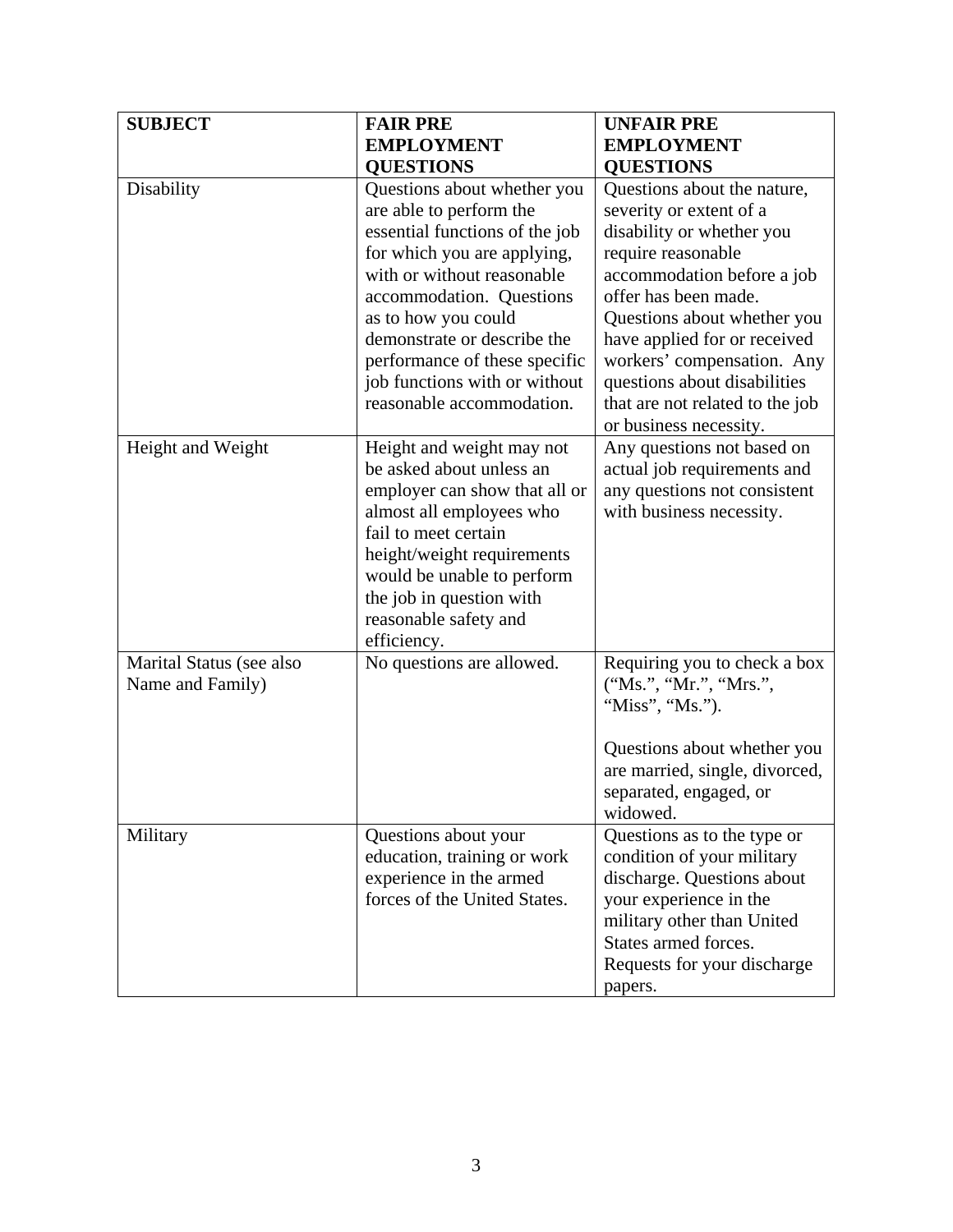| <b>SUBJECT</b>      | <b>FAIR PRE</b>                 | <b>UNFAIR PRE</b>               |
|---------------------|---------------------------------|---------------------------------|
|                     | <b>EMPLOYMENT</b>               | <b>EMPLOYMENT</b>               |
|                     | <b>QUESTIONS</b>                | <b>QUESTIONS</b>                |
| Name                | Questions about any other       | Questions about your            |
|                     | names you have worked           | original name if it has been    |
|                     | under or that a reference       | changed by court order or by    |
|                     | might know you as, and if so,   | marriage. Questions about       |
|                     | what name or names.             | your name that would require    |
|                     |                                 | providing information about     |
|                     |                                 | marital status, ancestry,       |
|                     |                                 | national origin, or descent.    |
| National Origin     | Questions about your ability    | Questions about your            |
|                     | to read, write and speak        | national origin, birthplace,    |
|                     | foreign languages, when         | ancestry, mother tongue.        |
|                     | such questions are based on     | Questions about your parents    |
|                     | job requirements.               | or husband/wife.                |
| Organizations       | Questions about                 | Requirement that you list all   |
|                     | organizations to which you      | organizations, clubs,           |
|                     | belong, excluding any           | societies or lodges to which    |
|                     | organization which might        | you belong.                     |
|                     | indicated the race, color,      |                                 |
|                     | creed, sex, marital status,     |                                 |
|                     | religion, or national origin of |                                 |
|                     | its members.                    |                                 |
| Photographs         | May be requested after          | Request that you submit a       |
|                     | hiring for identification       | photograph at any time          |
|                     | purposes.                       | before hiring.                  |
| Pregnancy (see also | Questions as to duration of     | All questions as to pregnancy   |
| Disability)         | stay on job or anticipated      | and medical history             |
|                     | absences if made to men and     | concerning pregnancy and        |
|                     | women both                      | related matters.                |
| Race or color.      | None, unless the application    |                                 |
|                     | indicates the employer is       |                                 |
|                     | required to ask by              |                                 |
|                     | Washington government or        |                                 |
|                     | the United States government    |                                 |
|                     | or because of a court order.    |                                 |
| Relatives           | Name of your relatives (if      | No other questions regarding    |
|                     | any) already employed by        | marital status, the identity of |
|                     | the potential employer or by    | your husband/wife or your       |
|                     | a competitor of the employer.   | husband/wife's occupation.      |